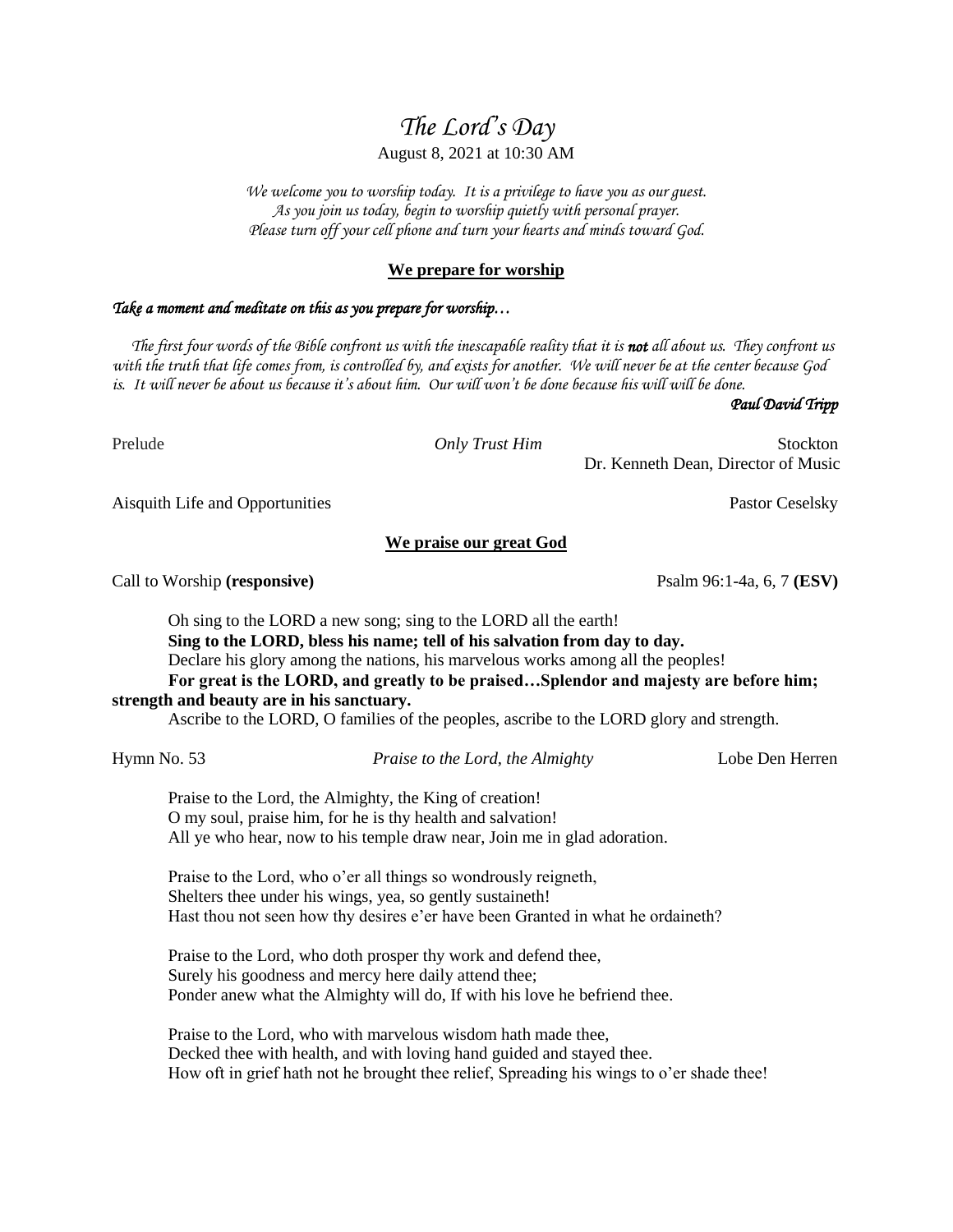Praise to the Lord! O let all that is in me adore him! All that hath life and breath, come now with praises before him! Let the amen sound from his people again; Gladly for e'er we adore him.

Invocation

### **We embrace Christ our Savior**

Psalter Reading **(responsive)** Psalm 119:89-96 **(ESV)**

**<sup>89</sup>** Forever, O LORD, your word is firmly fixed in the heavens.

**<sup>90</sup> Your faithfulness endures to all generations; you have established the earth, and it stands fast.**

**<sup>91</sup>**By your appointment they stand this day, for all things are your servants.

**<sup>92</sup> If your law had not been my delight, I would have perished in my affliction.**

<sup>93</sup> I will never forget your precepts, for by them you have given me life.

**<sup>94</sup> I am yours; save me, for I have sought your precepts.**

<sup>95</sup> The wicked lie in wait to destroy me, but I consider your testimonies.

**<sup>96</sup> I have seen a limit to all perfection, but your commandment is exceedingly broad.**

Assurance of Pardon Isaiah 40:28-31 (ESV)

**<sup>28</sup>** Have you not known? Have you not heard? The LORD is the everlasting God, the Creator of the ends of the earth. He does not faint or grow weary; his understanding is unsearchable. **<sup>29</sup>** He gives power to the faint, and to him who has no might he increases strength. **<sup>30</sup>** Even youths shall faint and be weary, and young men shall fall exhausted; <sup>31</sup> but they who wait for the LORD shall renew their strength; they shall mount up with wings like eagles; they shall run and not be weary; they shall walk and not faint.

Confession of Faith **(unison)** Westminster Confession of Faith, XXXIII.3

 **As Christ would have us to be certainly persuaded that there shall be a day of judgment, both to deter all men from sin, and for the greater consolation of the godly in their adversity; so will He have that day unknown to men, that they may shake off all carnal security, and be always watchful, because they know not at what hour the Lord will come; and may be ever prepared to say, Come Lord Jesus, come quickly. Amen.**

Hymn *Beneath The Cross*Getty CCLI Lic. No. 944471

Beneath the cross of Jesus, I find a place to stand; And wonder at such mercy, that calls me as I am. For hands that should discard me, hold wounds which tell me "come." Beneath the cross of Jesus, my unworthy soul is won.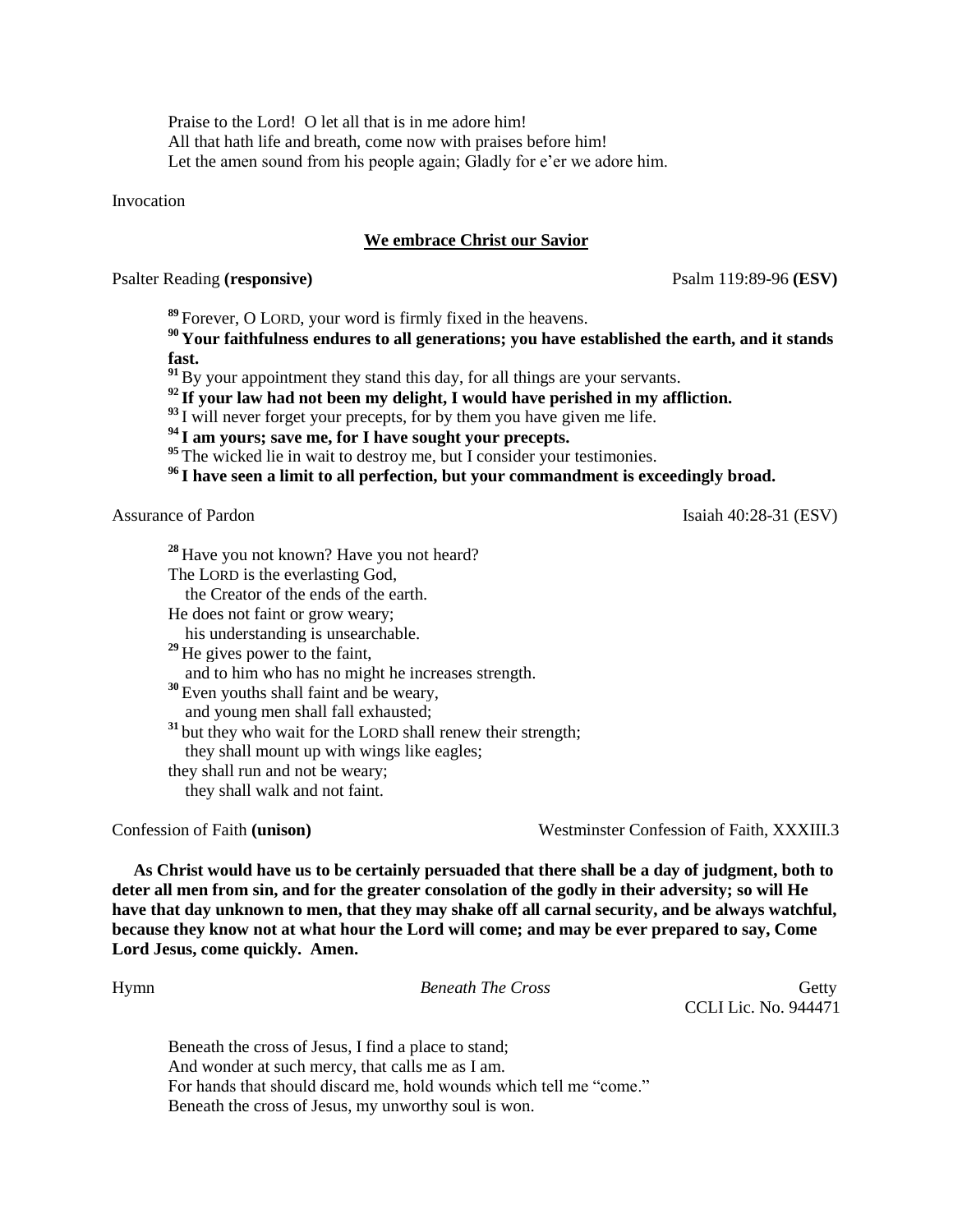Beneath the cross of Jesus, His family is my own. Once strangers chasing selfish dreams, now one, through grace alone. How could I now dishonor the ones that You have loved? Beneath the cross of Jesus, see the children called by God.

Beneath the cross of Jesus, the path before the crown, We follow in His footsteps, where promised hope is found. How great the joy before us—to be His perfect bride. Beneath the cross of Jesus, We will gladly live our lives.

The Prayers of God's People and the Lord's Prayer **(in unison)** 

## **We respond in gratitude for God's blessing**

*The Doxology* **(***Hymnal***, pg. 731)** and Prayer of Dedication

Offertory *In The Garden* Dan Miller

### **We hear God speak**

## Scripture Reading **Ecclesiastes 1-2 (ESV) Ecclesiastes 1-2 (ESV)**

**<sup>1</sup>** The words of the Preacher, the son of David, king in Jerusalem. **<sup>2</sup>** Vanity of vanities, says the Preacher, vanity of vanities! All is vanity. **<sup>3</sup>** What does man gain by all the toil at which he toils under the sun? **<sup>4</sup>** A generation goes, and a generation comes, but the earth remains forever. <sup>5</sup> The sun rises, and the sun goes down, and hastens to the place where it rises. **<sup>6</sup>** The wind blows to the south and goes around to the north; around and around goes the wind, and on its circuits the wind returns. <sup>7</sup> All streams run to the sea. but the sea is not full; to the place where the streams flow, there they flow again. <sup>8</sup> All things are full of weariness; a man cannot utter it; the eye is not satisfied with seeing, nor the ear filled with hearing. <sup>9</sup> What has been is what will be, and what has been done is what will be done, and there is nothing new under the sun. <sup>10</sup> Is there a thing of which it is said, "See, this is new"? It has been already in the ages before us.